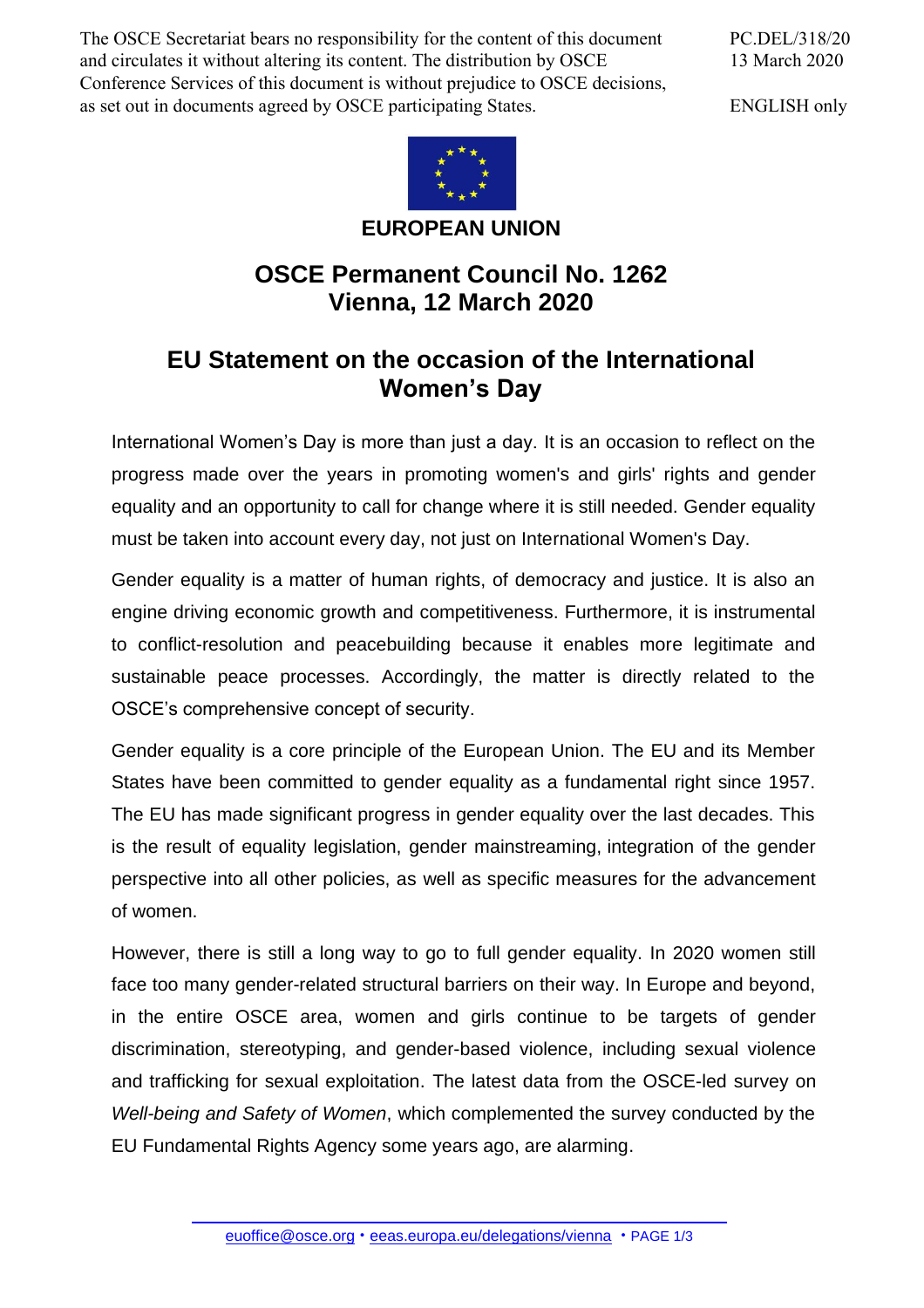This year, on International Women's Day, the European Commission launched the EU Gender Equality Strategy 2020-2025. The key objectives are ending genderbased violence; challenging gender stereotypes; closing gender gaps in the labour market; achieving equal participation across different sectors of the economy; addressing the gender pay and pension gaps; closing the gender care gap and achieving gender balance in decision-making and in politics. The Strategy pursues a dual approach of gender mainstreaming combined with targeted actions, and intersectionality is a horizontal principle for its implementation. While the Strategy focuses on actions within the EU, the EU's external policy on gender equality and women's and girls' empowerment is coherent with its objectives.

Gender equality is a core element of our continuous engagement with our partners worldwide. The EU is striving to accelerate the efforts towards gender equality in the different fields of its external action, as part of the implementation of our OSCE commitments and the UN Sustainable Development Goals.

The Strategy is a contribution to the Beijing Declaration and Platform for Action – a landmark document to advance on equality between women and men – which marks this year the 25th anniversary since its adoption. We remain committed to the promotion, protection and fulfilment of all human rights and to the full and effective implementation of the Beijing Platform for Action and the Programme of Action of the ICPD and the outcomes of their review conferences and remain committed to sexual and reproductive health and rights (SRHR), in this context. The EU will continue to support, promote and protect women's and girls' rights and empowerment of women and girls, while tackling gender-based violence, including in fragile, conflict and emergency situations. In this context, we welcome the holding of the Generation Equality Forum, a global gathering for equality organized by UN Women this year that will bring together governments, civil society and the private sector to set an agenda to achieve concrete and measurable results over the next five years.

The EU Gender Equality Strategy should be seen also as a further step in the implementation of our OSCE commitments. All OSCE participating States have committed to gender equality, as well as to advancing women's participation in political and public life in various Ministerial Council Decisions and in the OSCE Gender Action Plan 2004. We stress the importance of these commitments and call for their full implementation. We look forward to the Gender Review Conference that will take place this summer. This conference is a timely opportunity to take stock of